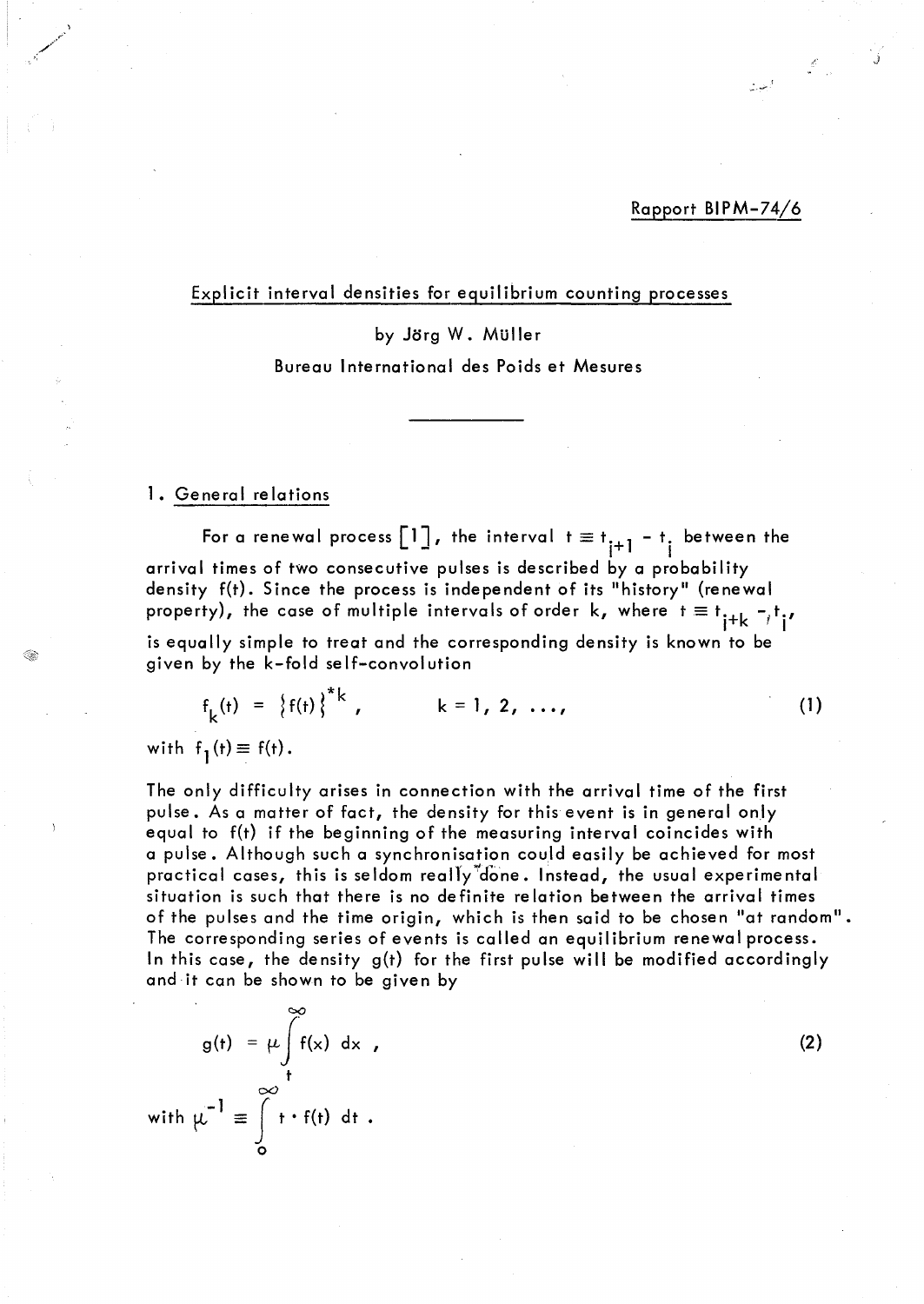Since  $\mu^{-1}$  is the average time interval between pulses,  $\mu$  corresponds to the mean count rate of the process for a measuring time which is much longer than  $\mu^{-1}$  .

The arrival time of event number  $k > 1$  can thus be decomposed into  $k-1$ intervalswith density f and one (the first) with density g. Therefore, for an equilibrium process, the probability density for the arrival time of event number k is given by

$$
g_{k}(t) = g(t) * f_{k-1}(t), \qquad k = 1, 2, ..., \qquad (3)
$$

where  $g_1(t)$  is identified with  $g(t)$ . For some applications, it is also practical to define  $g_0(t) = \delta(t)$ .

The evaluation of  $g_k(t)$  is greatly simplified by the use of Laplace transforms. By putting

$$
\mathcal{L}\left\{f(t)\right\} = \widetilde{f}(s) ,
$$

the equations (1) to (3) now read  $\lceil 2 \rceil$ 

$$
\widetilde{f}_k(s) = \left[\widetilde{f}(s)\right]^k, \qquad (4)
$$

whence  $f_o(t) = \delta(t)$ ;

$$
\widetilde{g}(s) = \frac{\mu}{s} \left[ 1 - \widetilde{f}(s) \right]
$$
 (5)

and therefore

$$
\widetilde{g}_k(s) = \widetilde{g}(s) \cdot \widetilde{f}_{k-1}(s) = \frac{\mu}{s} \left[ \widetilde{f}_{k-1}(s) - \widetilde{f}_k(s) \right]. \tag{6}
$$

The cumulative distributions of  $f_k(t)$  and  $g_k(t)$  are defined as

$$
F_k(t) \equiv \int_0^t f_k(x) dx \qquad \text{and} \quad G_k(t) \equiv \int_0^t g_k(x) dx , \qquad (7)
$$

with  $F_o(t) = G_o(t) = U(t)$ .

Therefore, the original of (6) can also be written in the form

$$
g_k(t) = \mu \left[ F_{k-1}(t) - F_k(t) \right]. \tag{8}
$$

We conclude from (6) that

$$
\frac{d}{dt} g_k(t) = \mu \left[ f_{k-1}(t) - f_k(t) \right];
$$
\n(9)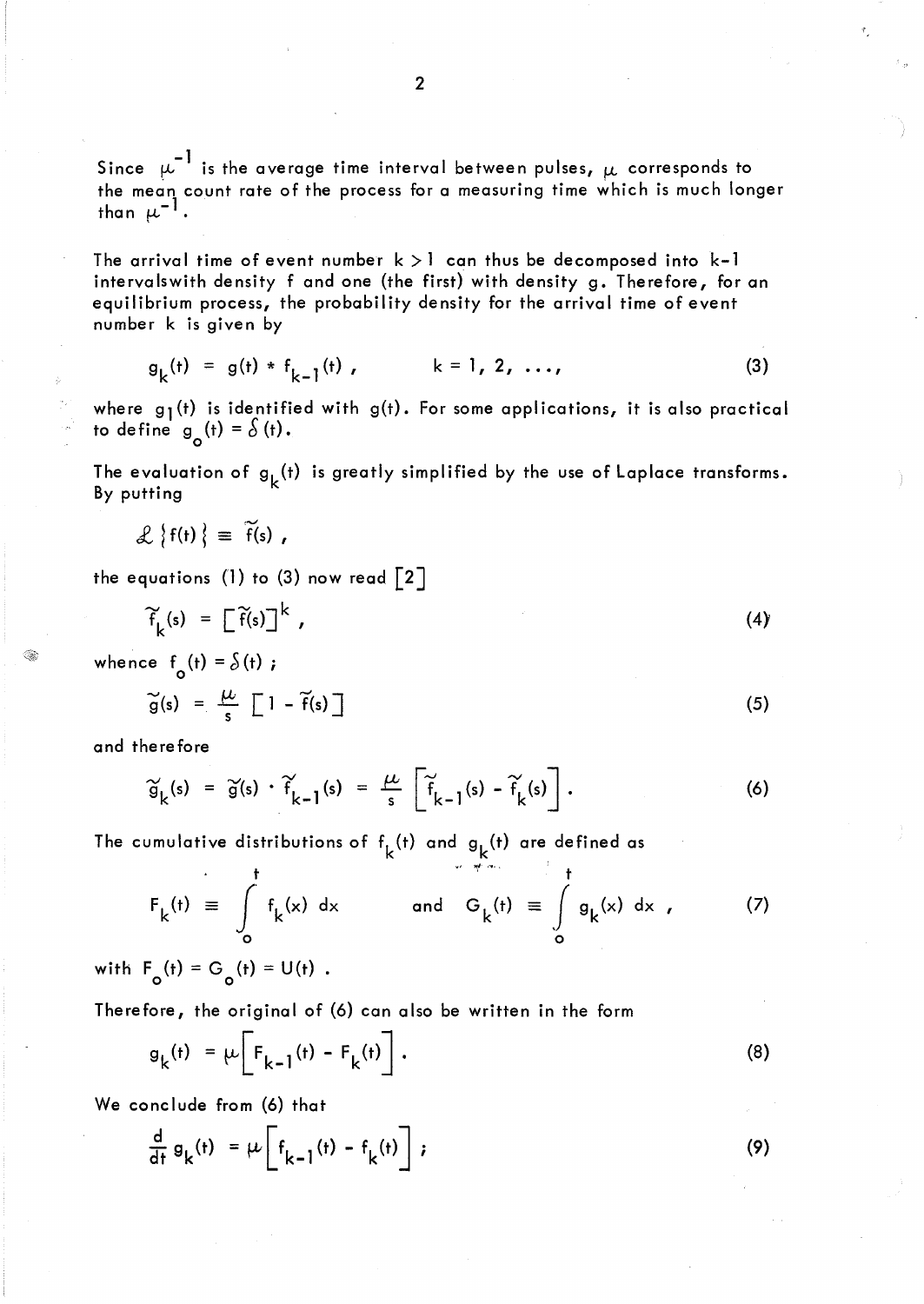thus, in particular for  $k = 1$ ;

$$
\frac{d}{dt} g(t) \equiv g'(t) = \mu \left[ \delta(t) - f(t) \right].
$$

Hence

$$
g'(t) = -\mu \cdot f(t), \qquad \text{for } t > 0. \tag{10}
$$

It is the aim of this report to give explicit expressions for the equilibrium densities  $g_k(t)$  in the case of an original Poisson process which has been modified by the insertion of a dead time which is either of the non-extended or of the extended type.

As a matter of fact, an expression for  $G_k(t)$  has been used previously in deriving the probabilities  $W_k(t)$  for observing exactly k counts within an interval t, and related quantities, for an original Poisson process distorted by a non-extended dead time [3]. In recent problems, however, explicit forms of  $g_k(t)$  were needed as for instance in the determination of the arrival time of pulse j, when the total number  $N \geqslant i$  of observed events in t is given. For the case of an extended dead time, we know of no previous attempt to determine  $g_k(t)$ .

#### 2. Non-extended dead time

For a Poisson process (with original count rate  $\rho$ ) which has been modified by a non-extended (n) dead time  $\tau$ , the density for the k-fold interval is known to be  $\vert 4 \vert$ 

$$
{}_{n}f_{k}(t) = U(t - k\tau) \cdot \rho \cdot \frac{\left[\rho(t - k\tau)\right]^{k-1}}{(k-1)!} \cdot e^{-\rho(t - k\tau)} \ . \tag{11}
$$

This gives for the cumulative distribution

$$
{}_{n}F_{k}(t) = \int_{0}^{t} f_{k}(x) dx = \int_{0}^{e(r-k^{2}t)} U(z) \cdot \frac{z^{k-1}}{(k-1)!} \cdot e^{-z} dz
$$
  

$$
= \frac{U(T_{k})}{(k-1)!} \int_{0}^{T_{k}} z^{k-1} \cdot e^{-z} dz , \qquad (12)
$$

where  $T_k \equiv \zeta(t - k\tau)$ .

The transformation of the incomplete gamma function (by integrating by parts) into a cumulative Poisson distribution according to the relation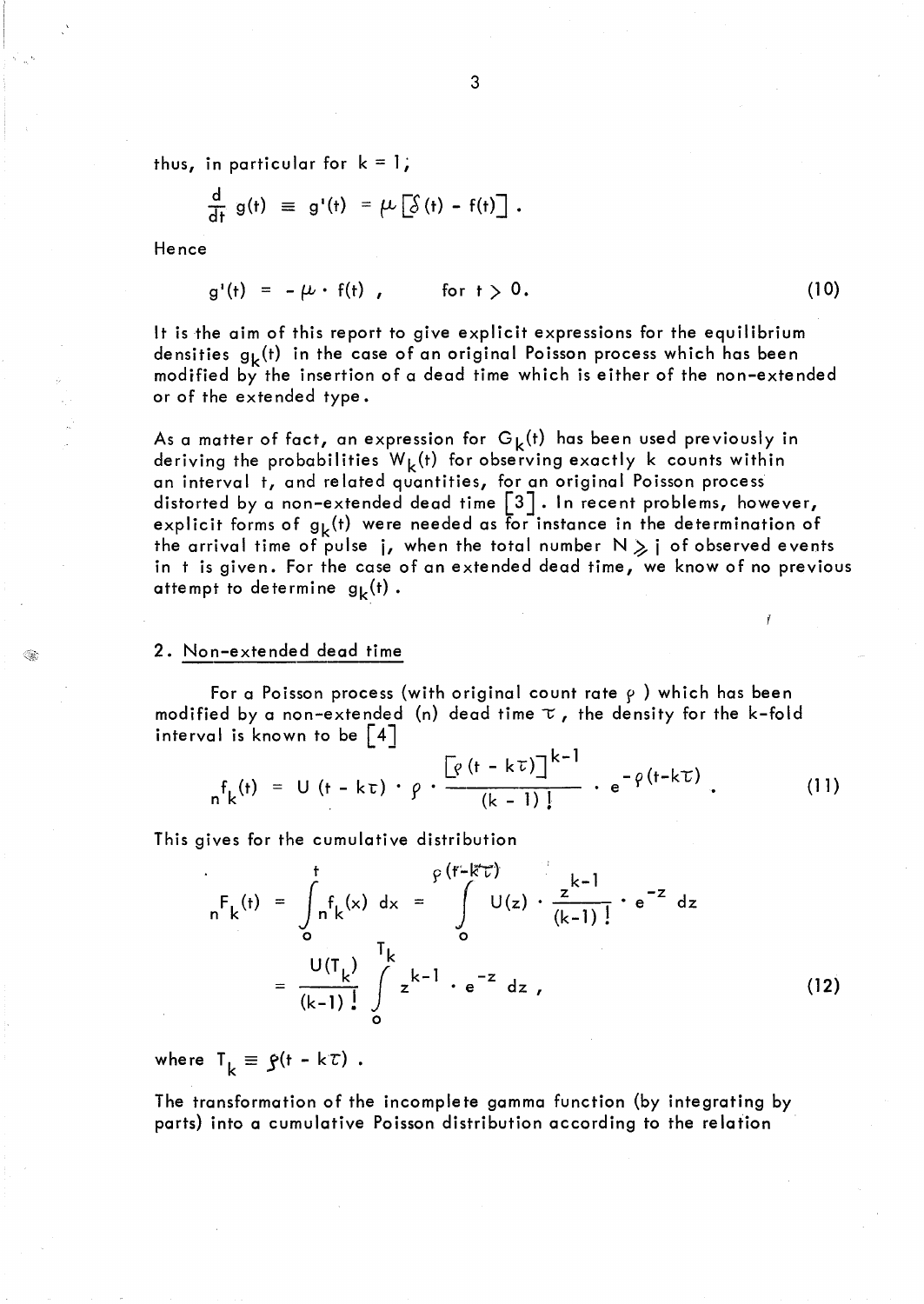$$
\int_{0}^{x} e^{-z} \cdot z^{k-1} dz = (k-1) \cdot \frac{1}{z} \sum_{j=k}^{\infty} \frac{x^{j}}{j \cdot z} e^{-x}
$$
 (13)

yields in our case

$$
_{n}F_{k}(t) = U(T_{k}) \left[1 - \sum_{j=0}^{k-1} P_{k}(j)\right],
$$
 (14)

where  $P_k(i)$  is an abbreviation for the "shifted" Poisson probability

$$
P_k(i) \equiv \frac{T_k^j}{i!} \cdot e^{-T_k} \tag{15}
$$

According to (2) and (11)

G

$$
\mu_n^{-1} = \rho \int_{\tau}^{\infty} t \cdot e^{-\rho(t-\tau)} dt = \frac{1}{\rho} + \tau.
$$

Eq. (8) now' yields for the k-fold interval density with a non-extended dead time  $(k = 1, 2, ...)$ 

$$
{}_{n}g_{k}(t) = \mu_{n} \left[ U(T_{k-1}) - U(T_{k}) + U(T_{k}) \sum_{i=0}^{k-1} P_{k}(i) - U(T_{k-1}) \sum_{i=0}^{k-2} P_{k-1}(i) \right], \quad (16)
$$

or in a slightly different, but equivalent form

$$
\frac{n^{g}k^{(t)}}{\mu_{n}} = \begin{cases}\n0 & \text{for } t < (k-1) \tau \\
1 - \sum_{j=0}^{k-2} P_{k-1}(j) & \text{if } (k-1) \tau < t \leq k \tau \\
\sum_{j=0}^{k-1} P_{k}(j) - \sum_{j=0}^{k-2} P_{k-1}(j) & \text{if } k \neq k\n\end{cases}
$$
\n(16')

where  $\mu_n = \frac{r}{1 + \rho \tau}$ .

For the lowest values of k, this gives in particular

For 
$$
k = 1
$$
:  
\n
$$
n^{g}1^{(t)} = \begin{cases}\n\frac{\rho}{1 + \rho \tau} & \text{for } 0 < t \leq \tau \\
\frac{\rho}{1 + \rho \tau} \cdot e^{-\rho(t - \tau)} & \text{if } t \geq \tau\n\end{cases}
$$
\n(17)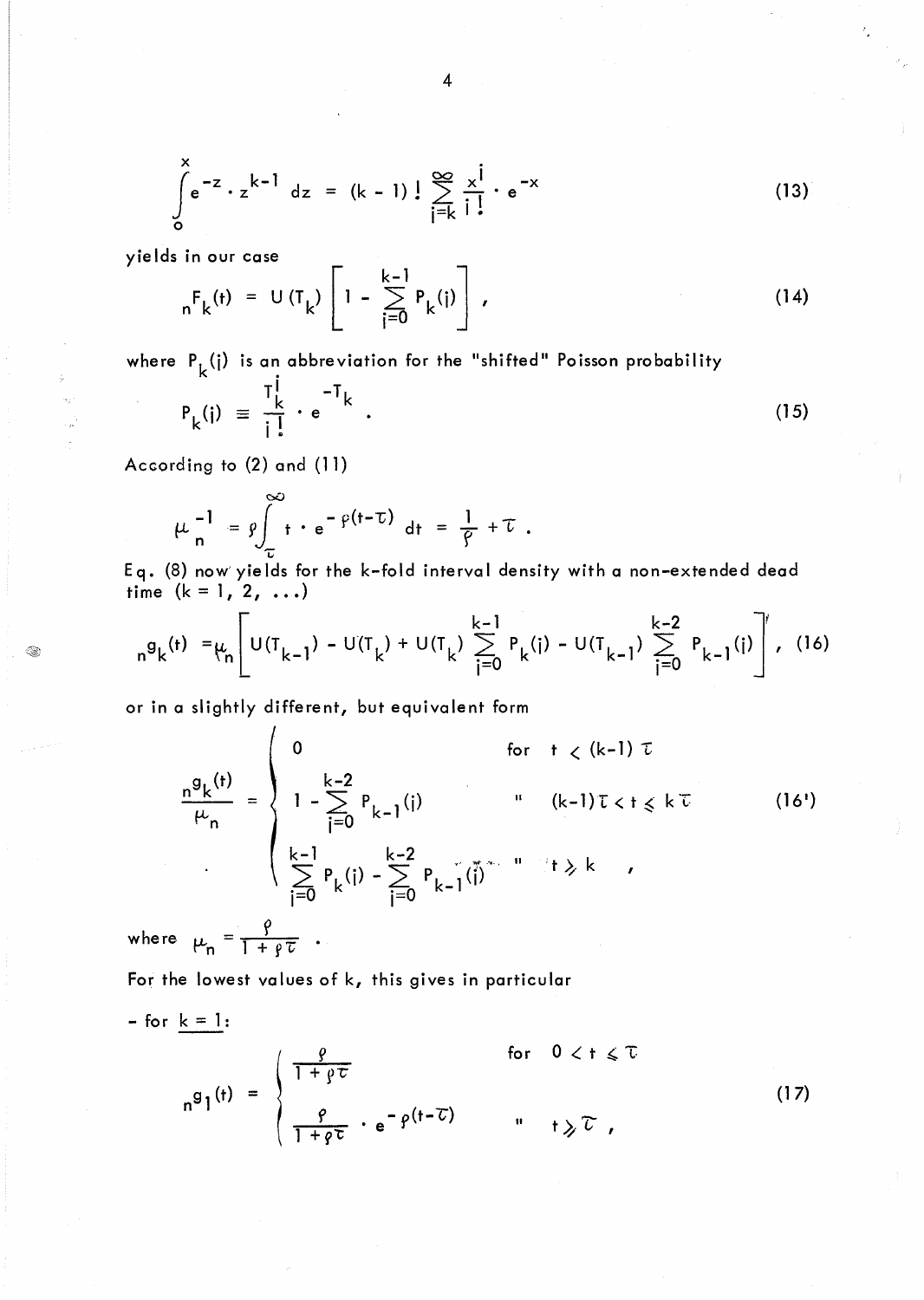$$
- \text{ for } \underline{k} = 2:
$$
\n
$$
n^{g}2^{(t)} = \begin{cases}\n0 & \text{for } t \leq \tau \\
\frac{\rho}{1 + \rho \tau} \left[1 - e^{-\rho(t - \tau)}\right] & \text{if } \tau \leq t \leq 2\tau \quad (18) \\
\frac{\rho}{1 + \rho \tau} \cdot e^{-\rho(t - 2\tau)} \left[1 + \rho(t - 2\tau) - e^{-\rho\tau}\right] & \text{if } \tau \geq 2\tau,\n\end{cases}
$$

$$
- \text{ for } \underline{k} = 3:
$$
\n
$$
n^{g}3^{(t)} = \begin{cases}\n0 & \text{for } t \leq 2^{\tau} \\
\frac{g}{1 + g\tau} \left[1 - e^{-\rho(t - 2\tau)}\left\{1 + \rho(t - 2\tau)\right\}\right] & \text{if } 2^{\tau} \leq t \leq 3^{\tau} \end{cases}
$$
\n
$$
+ \frac{g^{2}}{2} (t - 3\tau)^{2} - e^{-\rho^{2}t} [1 + \rho(t - 2\tau)]
$$
\n
$$
+ \frac{g^{2}}{2} (t - 3\tau)^{2} - e^{-\rho^{2}t} [1 + \rho(t - 2\tau)]
$$
\n
$$
+ \frac{g^{2}}{2} (t - 3\tau)^{2} - e^{-\rho^{2}t} [1 + \rho(t - 2\tau)]
$$

In Fig. 1 the interval densities  $nf(t)$  and  $_ng(t)$  for the first pulse are shown. These experimental distributions agree very well with the theoretical shapes as given by  $(11)$ , for  $k = 1$ , and  $(17)$ .

#### 3. Extended dead time

The interval density for a Poisson process (original rate  $\rho$ ), distorted by a dead time  $\tau$  of the extended type (e), has been found previously to be (compare  $\lceil 5 \rceil$ , eq. 26)

$$
e^{f_k(t)} = \rho (-1)^{k-1} \sum_{j=k}^{J} k^{A_j(t)}, \qquad k = 1, 2, ..., \qquad (20)
$$

where  ${}_{k}A_{i}^{(t)} \equiv \left(\begin{matrix} i-1 \\ k-1 \end{matrix}\right) \cdot \frac{(-T_{i})^{i-1}}{(i-1)!} \cdot e^{-i\gamma t} = \frac{1(-T_{i})^{i-1}}{(k-1)! (i-k)!} \cdot e^{-i\gamma t}$ 

 $J = [[t/\tau]]$ . and

This may also be written more explicitely as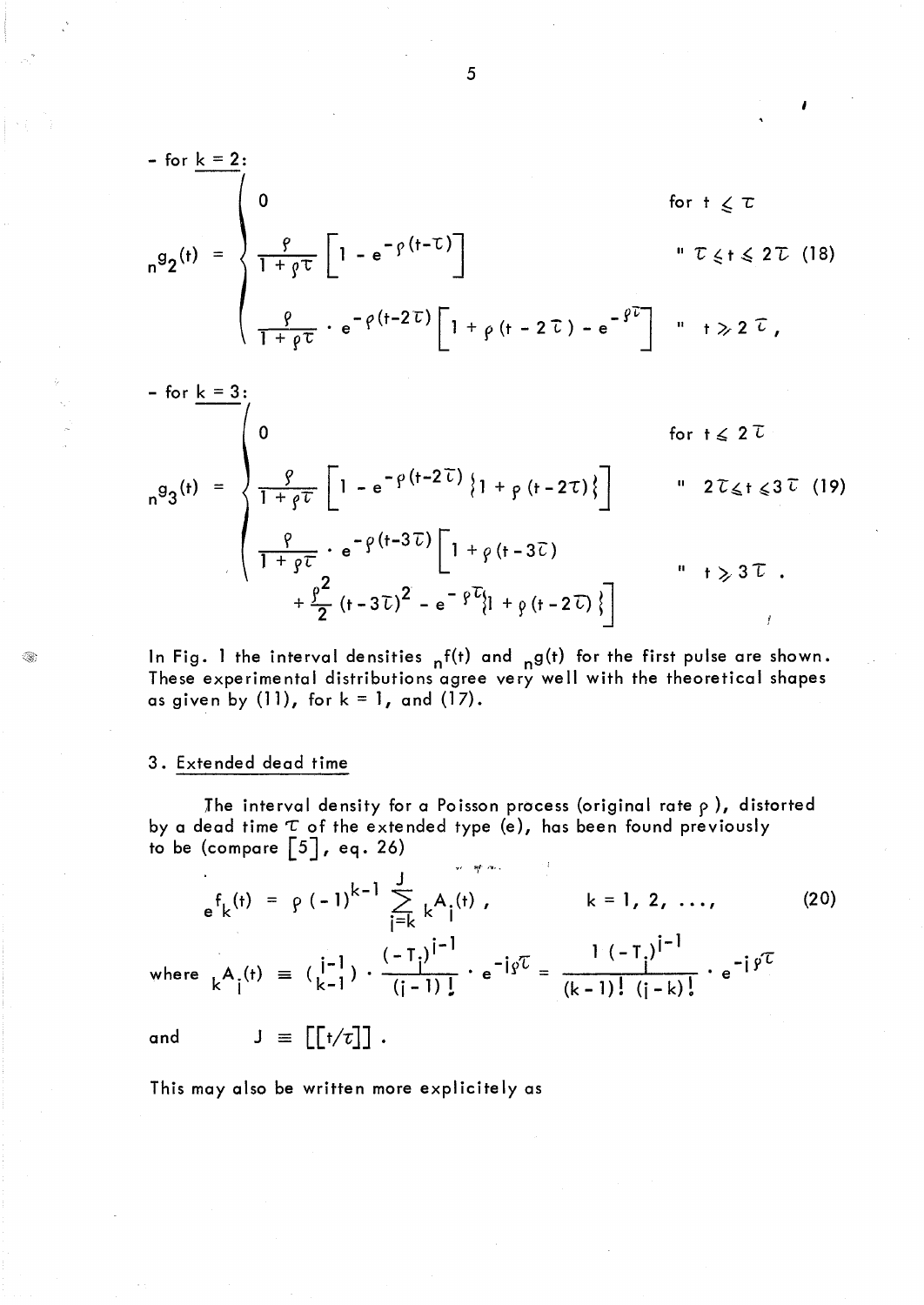

a) time origin given by a pulse b) random start.

The dead time is of the non-extended type.

Q,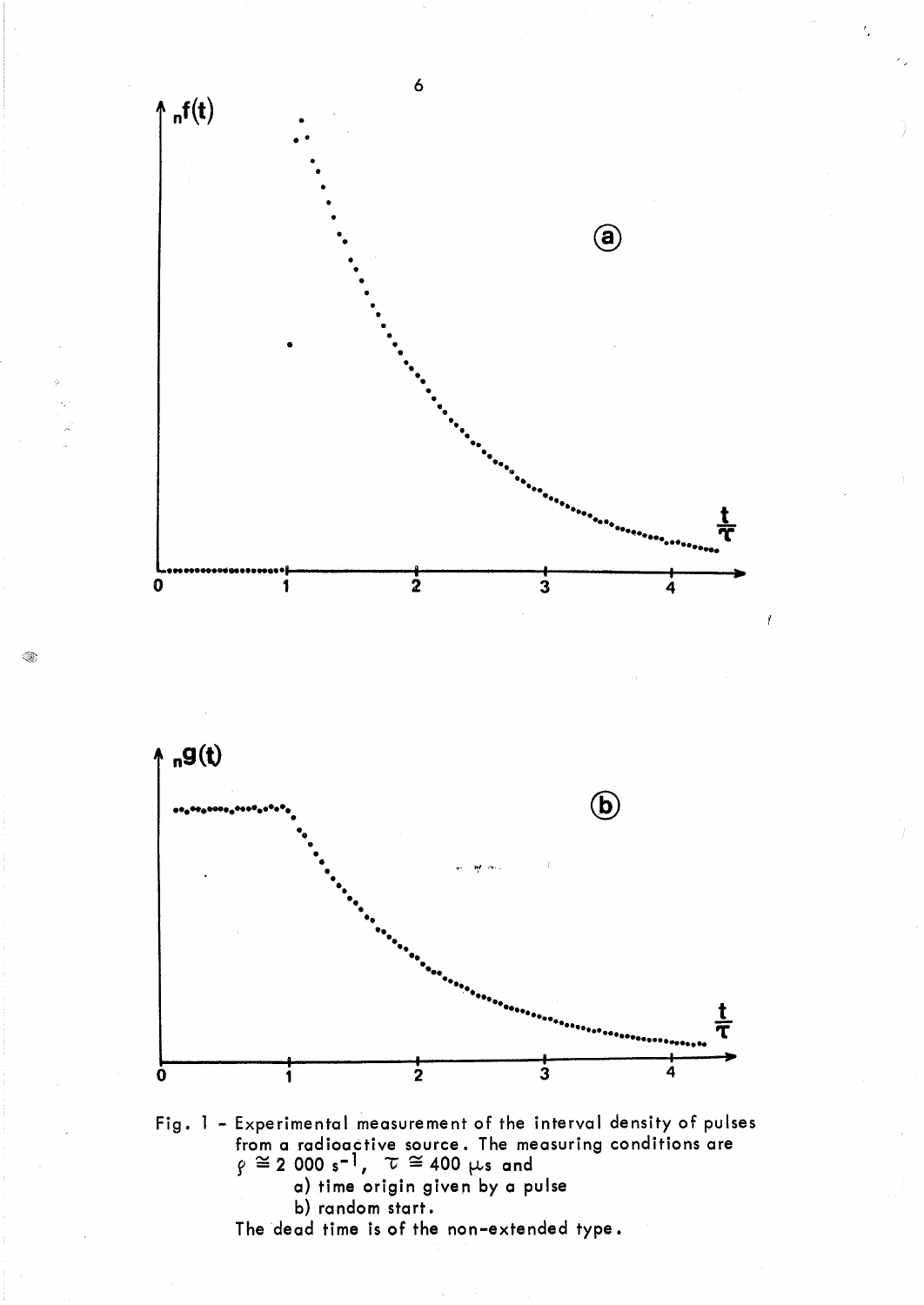$$
\frac{e^{f}k^{(t)}}{f^{(t-1)^{k-1}}} = \begin{cases}\n0 & \text{for } t < k \text{ for } t < k \text{ for } t \text{ is } k \text{ for } t \text{ is } k \text{ for } t \text{ is } k \text{ for } t \text{ is } k \text{ for } t \text{ is } k \text{ for } t \text{ is } k \text{ for } t \text{ is } k \text{ for } t \text{ is } k \text{ for } t \text{ is } k \text{ for } t \text{ is } k \text{ for } t \text{ is } k \text{ for } t \text{ is } k \text{ for } t \text{ is } k \text{ for } t \text{ is } k \text{ for } t \text{ is } k \text{ for } t \text{ is } k \text{ for } t \text{ is } k \text{ for } t \text{ is } k \text{ for } t \text{ is } k \text{ for } t \text{ is } k \text{ for } t \text{ is } k \text{ for } t \text{ is } k \text{ for } t \text{ is } k \text{ for } t \text{ is } k \text{ for } t \text{ is } k \text{ for } t \text{ is } k \text{ for } t \text{ is } k \text{ for } t \text{ is } k \text{ for } t \text{ is } k \text{ for } t \text{ is } k \text{ for } t \text{ is } k \text{ for } t \text{ is } k \text{ for } t \text{ is } k \text{ for } t \text{ is } k \text{ for } t \text{ is } k \text{ for } t \text{ is } k \text{ for } t \text{ is } k \text{ for } t \text{ is } k \text{ for } t \text{ is } k \text{ for } t \text{ is } k \text{ for } t \text{ is } k \text{ for } t \text{ is } k \text{ for } t \text{ is } k \text{ for } t \text{ is } k \text{ for } t \text{ is } k \text{ for } t \text{ is } k \text{ for } t \text{ is } k \text{ for } t \text{ is } k \text{ for } t \text{ is } k \text{ for } t \text{ is } k \text{ for } t \text{ is } k \text{ for } t \text{ is } k \text{ for } t \text{ is } k \text{ for } t \text{ is } k \text{ for } t \text{ is } k \text{ for } t \text{ is } k \text{ for } t \text{ is } k \text{ for } t \text{ is } k \text{ for } t \text{ is } k \text
$$

In what follows, two different ways will be sketched to obtain the required densities  $g_k(t)$ . Whereas in the first approach we first determine  $F_k(t)$  and then use eq. (8), the second derivation is based on integral transforms.

a) Direct derivation of  $e^{g}$ (t)

A term-by-term integration of (20) requires the evaluation of

$$
\int_{0}^{t} k^{A} i^{(x)} dx = (\begin{array}{c} i^{-1} \\ k^{-1} \end{array}) \frac{e^{-i \rho U}}{(i-1)!} (-\rho)^{i-1} \int_{i}^{t} (x - i \tau)^{i-1} dx
$$
  
\n
$$
= (\begin{array}{c} i^{-1} \\ k^{-1} \end{array}) \frac{e^{-i \rho U}}{(i-1)!} (-\rho)^{i-1} \frac{1}{i} (i - i \tau)^{i}
$$
  
\n
$$
= \frac{-1}{\rho} (\begin{array}{c} i^{-1} \\ k^{-1} \end{array}) \frac{e^{-i \rho U}}{i!} (-T_{i})^{i}, \qquad (21)
$$

which gives for the cumulative distribution of  $_{\beta}f_{k}(t)$ 

$$
e^{F}k^{(t)} = (-1)^{k} \sum_{j=k}^{J} k^{B}j^{(t)}, \qquad k \geq 1,
$$
\nwhere 
$$
k^{B}j^{(t)} = (\frac{j-1}{k-1}) \frac{(-Tj)^{j}}{j!} \cdot e^{-j\beta^{T}}.
$$
\n(22)

For an extended dead time, the asymptotic mean count rate is known to be

$$
\mu_{\mathbf{e}} = \rho \cdot \mathbf{e}^{-\rho \mathbf{U}}, \tag{23}
$$

if the underlying original Poisson process had a rate  $\rho$ .

The corresponding equilibrium densities  $g_k(t)$  are again derived by using the general relation (8). Since according to (7) and (22)

$$
e^{\mathsf{F}}_{\mathsf{o}}(\mathsf{t}) = \mathsf{U}(\mathsf{t})
$$

 $\overline{7}$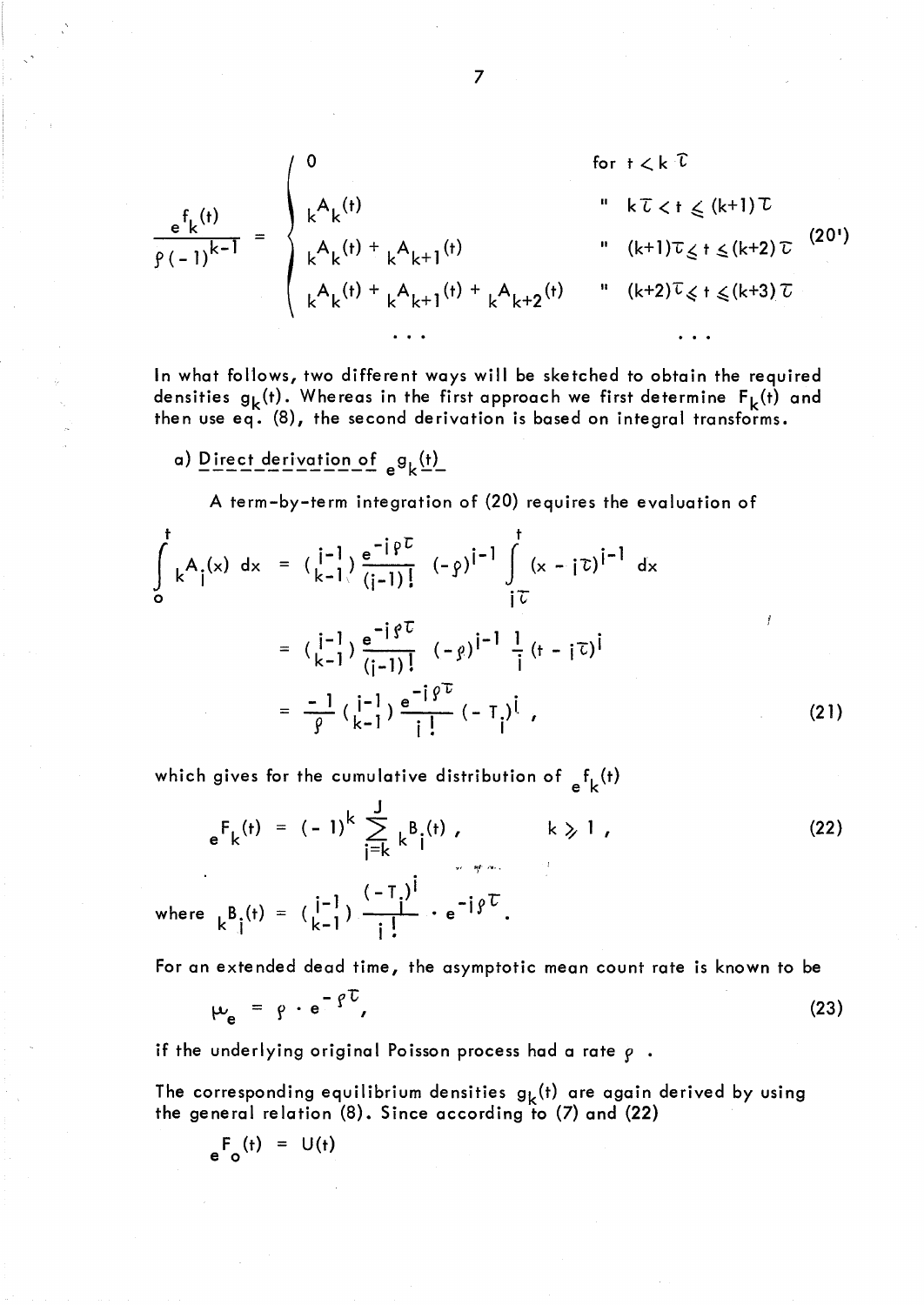and

$$
e^{F_1(t)} = -\sum_{i=1}^{J} \frac{(-T_i)^i}{i!} \cdot e^{-i \beta^{T}},
$$

we obtain from  $(8)$  for  $t > 0$ 

$$
e^{g_1(t)} = \mu_e \left[ 1 + \sum_{i=1}^{J} \frac{(-T_i)^i}{i!} \cdot e^{-i \beta \tau} \right] = \beta \cdot e^{-\beta \tau} \sum_{i=0}^{J} \frac{(-T_i)^i}{i!} \cdot e^{-i \beta \tau}.
$$

For  $k > 2$ , we can write

$$
e^{g}k^{(t)} = \mu_{e}\left[F_{k-1}(t) - F_{k}(t)\right]
$$
\n
$$
= \mu_{e}\left[(-1)^{k-1}\sum_{j=k-1}^{J}\frac{(-1)^{j}}{k-1} - e^{-j\varphi^{T}} - (-1)^{k}\sum_{j=k}^{J}\frac{(-1)^{j}}{k-1} - e^{-j\varphi^{T}}\right]
$$
\n
$$
= \mu_{e}\left[(-1)^{k-1}\sum_{j=k}^{J}\frac{(-1)^{j}}{k} - e^{-j\varphi^{T}}\left(k-2\right) + \left(\frac{1}{k-1}\right)\right]
$$
\n
$$
+ (-1)^{k-1}\left(\frac{k-2}{k-2}\right)\frac{(-1)^{k-1}}{(k-1)!} - e^{-(k-1)\varphi^{T}}\right]
$$
\n
$$
= \mu_{e}\left[(-1)^{k-1}\sum_{j=k}^{J}\frac{(-1)^{j}}{j!}\left(\frac{1}{k-1}\right) - e^{-j\varphi^{T}} + \frac{T_{k-1}^{k-1}}{(k-1)!} - e^{-(k-1)\varphi^{T}}\right]
$$
\n
$$
= \varphi \cdot e^{-\varphi^{T}} \cdot (-1)^{k-1}\sum_{j=k-1}^{J}\left(\frac{1}{k-1}\right)\frac{(-1)^{j}}{j!} - e^{-j\varphi^{T}}
$$
\n
$$
= \varphi \cdot e^{-\varphi^{T}} \cdot \frac{(-1)^{k-1}}{(k-1)!} - \frac{J}{j=k-1}\frac{(-1)^{j}}{(j-k+1)!} - e^{-j\varphi^{T}} \tag{24}
$$

since

$$
\begin{array}{l}\n\text{(k-2)} = 1 \quad \text{for } k \geqslant 2 \end{array}
$$

while

$$
\binom{n}{k} + \binom{n}{k-1} = \binom{n+1}{k}
$$

and

$$
\left(\begin{array}{c} i \\ k-1 \end{array}\right) \frac{1}{i!} = \frac{1}{(k-1)!(j-k+1)!}.
$$

A comparison with the formula for  $g_1(t)$  derived above shows that (24) is also valid for  $k = 1$ .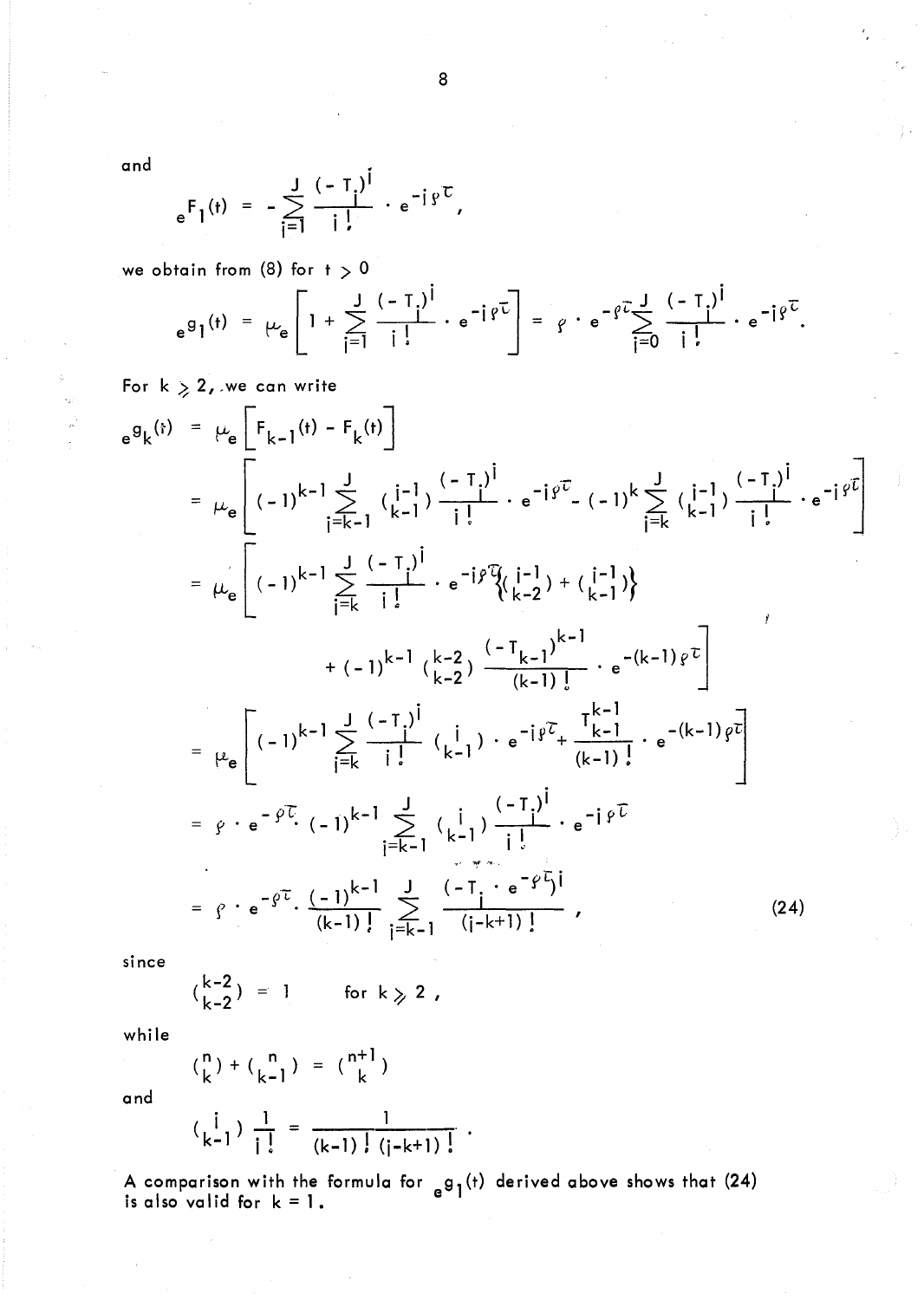The explicit forms of  ${g_k}$  for the lowest values of k are therefore  $-$  for  $k = 1$ :

$$
e^{g}1^{(t)} = f \cdot e^{-\varphi \cdot \overline{L}} \sum_{j=0}^{J} \frac{\left[-\varphi(t-j\overline{L})\right]^{j}}{j!} \cdot e^{-j\varphi \cdot \overline{L}}, \qquad (25)
$$

 $-$  for <u>k = 2</u>:

$$
e^{g_2(t)} = -g \cdot e^{-g^2} \sum_{j=1}^{J} \frac{\left[ -g(t-j^2) \right]^j}{(j-1)!} \cdot e^{-j g^2 t}, \qquad (26)
$$

- for  $k = 3$ :

$$
e^{g_3(t)} = \frac{\varphi \cdot e^{-\varphi t}}{2} \sum_{j=2}^{J} \frac{[-\varphi(t-j\tau)]^j}{(j-2)!} \cdot e^{-j\varphi \tau}, \qquad (27)
$$

where always  $J = [[t/\tau]]$ .

Fig. 2 gives experimental realizations for the interval densities  $e^{f(t)}$  and  $_{\rm e}$ g(t). Again, there is very good agreement with the shapes predicted/by  $(20)$ , for  $k = 1$ , and  $(25)$ .

### b) Application of integral transforms

Before making more detailed calculations, let us first have a closer look at the Laplace transform of  $_{e}$ g(t). From previous results [5] we know that

$$
e^{\widetilde{f}(s)} = \frac{\rho}{\rho + s \cdot e^{(s+\rho)\overline{L}}} = \frac{\rho \cdot e^{-(s+\rho)\overline{L}}}{s+\rho \cdot e^{-(s+\rho)\overline{L}}} = \frac{-X(s)}{1-X(s)}, \qquad (28)
$$

with 
$$
X(s) = -\frac{\rho}{s} \cdot e^{-(s+\rho) \tau} = -\frac{\mu}{s} \cdot e^{-s\tau}
$$
. (29)

The general relation (5) therefore leads to

$$
e^{\widetilde{g}(s)} = \frac{\mu_e}{s} \left[ 1 - e^{\widetilde{f}(s)} \right] = \frac{\mu_e}{s} \left[ 1 + \frac{\chi(s)}{1 - \chi(s)} \right] = \frac{\mu_e}{s} \cdot \frac{1}{1 - \chi(s)} \ . \tag{30}
$$

By inserting (23), we get with (29) the surprisingly simple result

$$
\widetilde{\mathfrak{g}}(s) = \frac{\rho \cdot e^{-\rho T}}{s} \cdot \frac{1}{1 - X(s)} = \frac{-X(s)}{1 - X(s)} \cdot e^{sT} = e^{sT} \cdot \widetilde{\mathfrak{g}}(s) , \qquad (31)
$$

which corresponds in the original space to the relation

$$
e^{g(t)} = e^{f(t + \tau)}, \qquad \text{for } t > 0. \qquad (32)
$$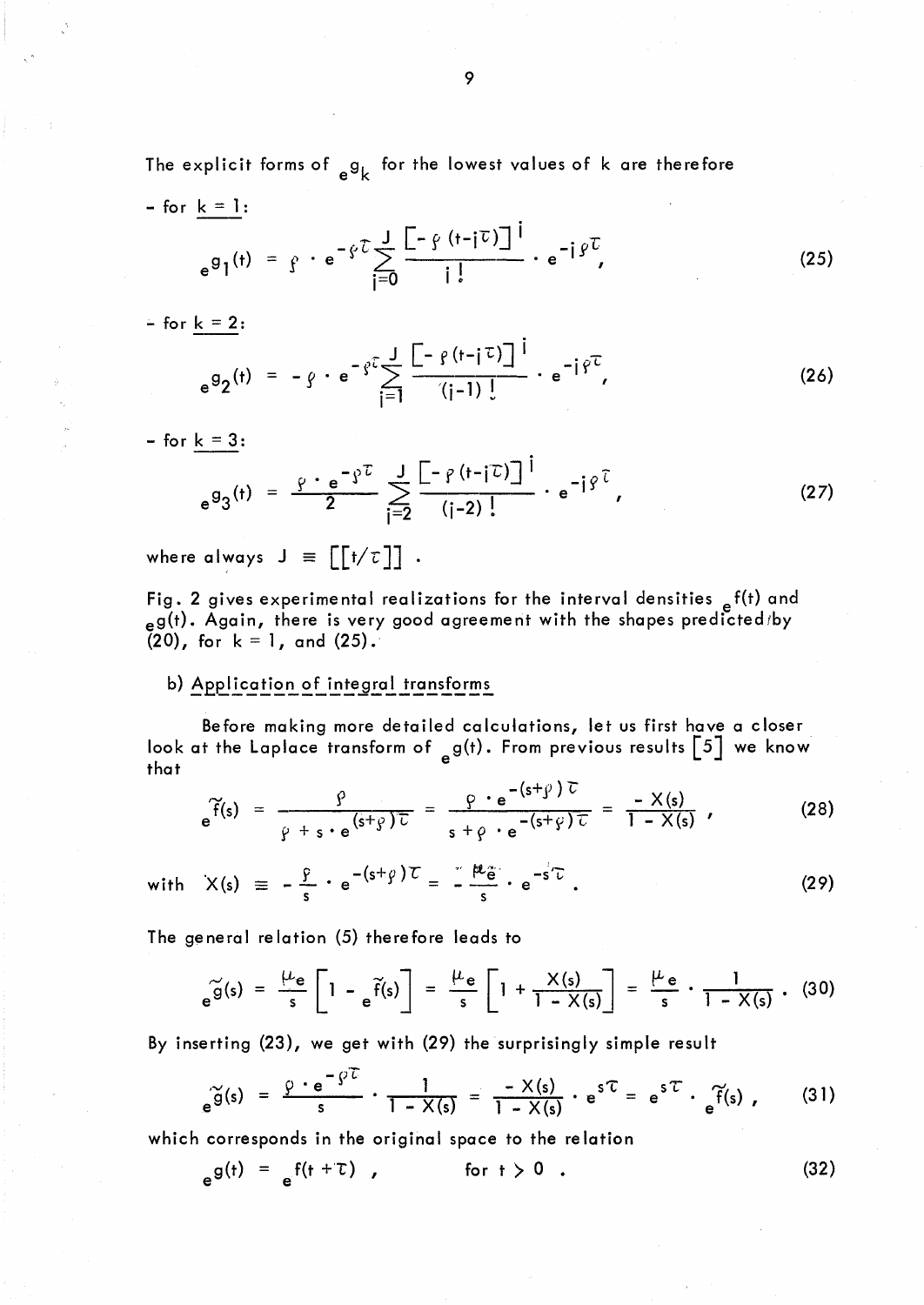

Fig. 2 - Interval densities observed under the same measuring conditions as in Fig. 1, but for an extended dead time.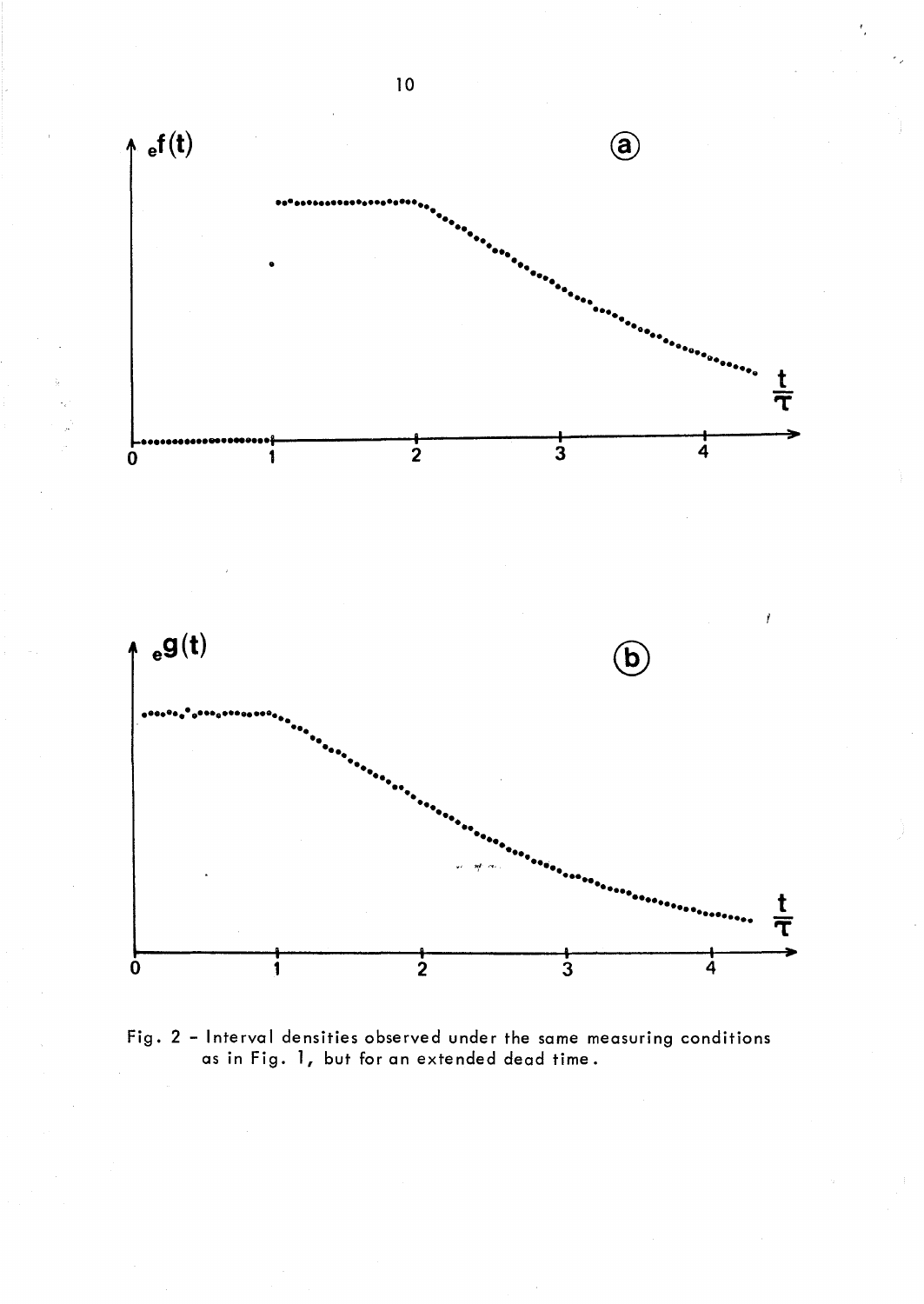For an extended dead time, therefore, the densities  $f(t)$  and  $g(t)$  are identical, apart from a shift by  $\tau$  in time. It is easy to see from (3) that this can be generalized for  $k \geqslant 1$  to

$$
e^{g}k^{(t)} = e^{f}k^{(t+\tau)}, \qquad \text{for } t > 0.
$$
 (33)

Fig. 2 confirms graphically the relation (32).

Therefore, instead of looking for the original of (30) or even for  $_{\rm e}$ g<sub>k</sub>(t) which could be done in the way already described in  $\left[5\right]$  -, a shortcut is now possible. Application of (33) leads with (20) immediate Iy to

$$
e^{g}k^{(t)} = \rho (-1)^{k-1} \sum_{j=k}^{J+1} {}_{k}C_{j}^{(t)}, \qquad k = 1, 2, ...,
$$
 (34)

where

$$
{}_{k}C_{i}^{(t)} = (\begin{matrix} i^{-1} \\ i^{-1} \end{matrix}) \frac{(-T_{i-1})^{i-1}}{(i-1)!} \cdot e^{-i \beta^{T}}.
$$

Hence

$$
e^{g}k^{(t)} = \gamma (-1)^{k-1} \sum_{j=k}^{J+1} \left(\frac{i-1}{k-1}\right) \frac{(-T_{j-1})^{j-1}}{(j-1)!} \cdot e^{-i \gamma^{T}}
$$
  
\n
$$
= \mu_{e} (-1)^{k-1} \sum_{j=k-1}^{J} \left(\frac{i}{k-1}\right) \frac{(-T_{j})^{j}}{j!} \cdot e^{-i \gamma^{T}}
$$
  
\n
$$
= \mu_{e} \cdot \frac{(-1)^{k-1}}{(k-1)!} \sum_{j=k-1}^{J} \frac{(-S_{j})^{-j}}{(j-k+1)!}, \qquad (35)
$$

with

$$
S_{\mathbf{i}} = e^{-\rho \overline{C}} \cdot T_{\mathbf{i}} = \mu_e \cdot (t - \overline{t}) \quad .
$$

This result clearly agrees with the previous formula (24) obtained in the more conventional direct way.

ln this context the question arises whether a relation like (32) will also exist for other experimental conditions (type of process and/or dead time). If we assume that

$$
g(t) = f(t + \tau') \tag{36}
$$

then (5) allows us to write

$$
\widetilde{g}(s) = \frac{\mu}{s} \left[1 - \widetilde{f}(s)\right] = \widetilde{f}(s) \cdot e^{S\widetilde{L}^{\prime}}
$$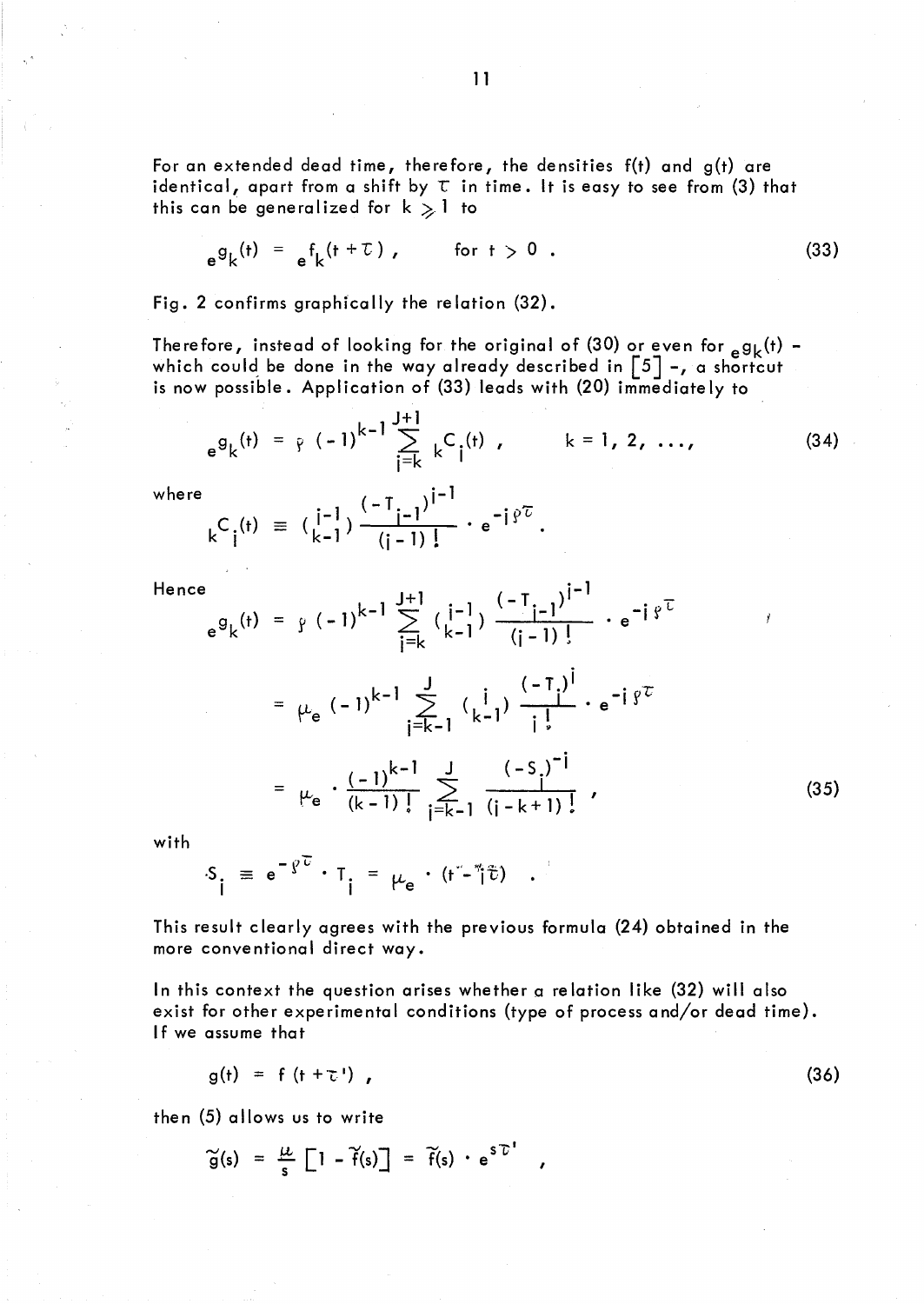from which we deduce

$$
\widetilde{f}(s) = \frac{\mu/s}{\mu/s + e^{s\tau}} = \frac{\rho}{\rho' + s \cdot e^{(s+\rho)\tau}} \qquad (37)
$$

where  $\rho' = \mu \cdot e^{\rho \tau'}$ 

However, this is just the transformed interval distribution (25) for an original Poisson process (with rate  $\rho'$ ) after an extended dead time  $\tau'$ . This case is therefore the only instance where the functional equation (36) is fulfilled for a non-vanishing dead time. In particular, no such relation between f and g exists for a non-extended dead time, a conclusion which is confirmed by comparing the explicit forms given in (11) and (16).

#### 4. Evaluation of some moments for f and g

Let us denote the ordinary moments of t (of order r) by

$$
m_{r}^{(t)}
$$
 if t has the density  $f(t)$ 

and

/

$$
M_{r}(t) \quad "l \quad t \quad "l \quad "l \quad g(t) .
$$

If we take into account that the integral transform of, say, f(t) can be written in the form

$$
\widetilde{f}(s) = 1 - s \cdot m_1(t) + \frac{s^2}{2!} \cdot m_2(t) - \frac{s^3}{3!} \cdot m_3(t) + \dots,
$$
 (38)

then a direct application of (5) leads to (since here  $\mu = 1/m_{1}$ )

$$
\tilde{g}(s) = \frac{1}{s \cdot m_1} \left[ 1 - (1 - s \cdot m_1 + \frac{s^2}{2} \cdot m_2 - \frac{s^3}{6} \cdot m_3 + \cdots) \right]
$$
  
=  $1 - \frac{s}{2} \cdot \frac{m_2}{m_1} + \frac{s^2}{6} \cdot \frac{m_3}{m_1} + \cdots$  (39)

By comparison with

$$
\widetilde{g}(s) = 1 - s \cdot M_1(t) + \frac{s^2}{2!} \cdot M_2(t) + \dots,
$$

we conclude from  $(39)$  that  $g(t)$  is correctly normalized to unity and that

$$
M_1 = \frac{m_2}{2 m_1} \quad \text{and} \quad M_2 = \frac{m_3}{3 m_1} \tag{40}
$$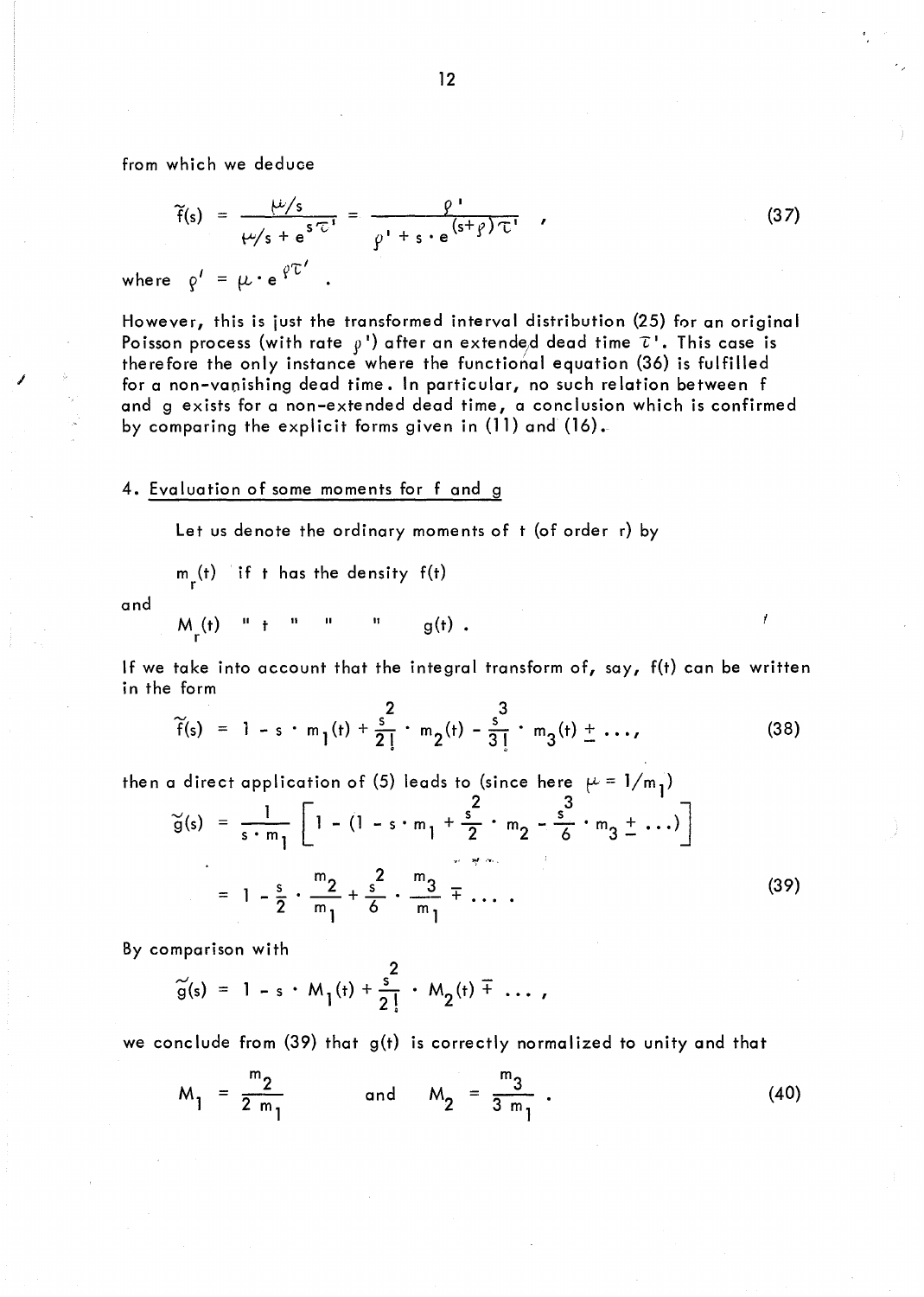Therefore, the variance of  $g(t)$  is given by

$$
\sigma_{g}^{2} \equiv M_{2} - M_{1}^{2} = \frac{1}{12 m_{1}^{2}} (4 m_{1} m_{3} - 3 m_{2}^{2}) . \qquad (41)
$$

We now look separately at the moments  $m_r$  for the case of a non-extended and an extended dead time as these are needed for the evaluation of the moments M<sub>r</sub> of g(t) according to the relations (40) and (41).

For a non-extended dead time, with  $n_1(t)$  given by (11), the moments are

$$
m_r(t) = \int_{0}^{\infty} t^r \cdot {}_n f_1(t) dt = \int_{0}^{\infty} t^r \cdot e^{-\int_{0}^{t} (t-\overline{t})} dt.
$$

By applying (13), this can be shown to be

$$
m_{r}(t) = \frac{r}{\rho} \sum_{i=0}^{r} \frac{(\rho \tau)^{i}}{i!} \tag{42}
$$

For an extended dead time, the moments have been determined previously (see  $\begin{bmatrix} 5 \end{bmatrix}$ , eq. 32). For both cases, the first few are summarized in Table 1.

|                            | $n^{f(t)}$                                                         | $e^{t(t)}$                                                         |
|----------------------------|--------------------------------------------------------------------|--------------------------------------------------------------------|
| $m_1(t)$                   | $\frac{1}{p}$ (1 + x)                                              | $\cdot$ y                                                          |
| $m_2(t)$                   | $\frac{2}{p^2}(1 + x + x^2/2)$                                     | $\frac{2}{\nu^2}$ · y (y - x)                                      |
| $m_3(t)$                   | $\frac{6}{\rho^3}$ (1 + x + x <sup>2</sup> /2 + x <sup>3</sup> /6) | $\frac{3}{\rho 3}$ · y (2 y <sup>2</sup> - 4 xy + x <sup>2</sup> ) |
| $\sigma_f^2 = m_2 - m_1^2$ |                                                                    | $\frac{1}{2}$ · y (y - 2x)                                         |

Table 1: The first three moments for the ordinary interval density  $f(t)$  in the case of a non-extended (n) or an extended (e) dead time, where  $x \equiv \rho^{\tau}$  and  $y \equiv e^{\rho \tau}$ .

By virtue of (40) and (41), the moments of the corresponding functions  $g(t)$ are easily obtained; they are listed in Table 2.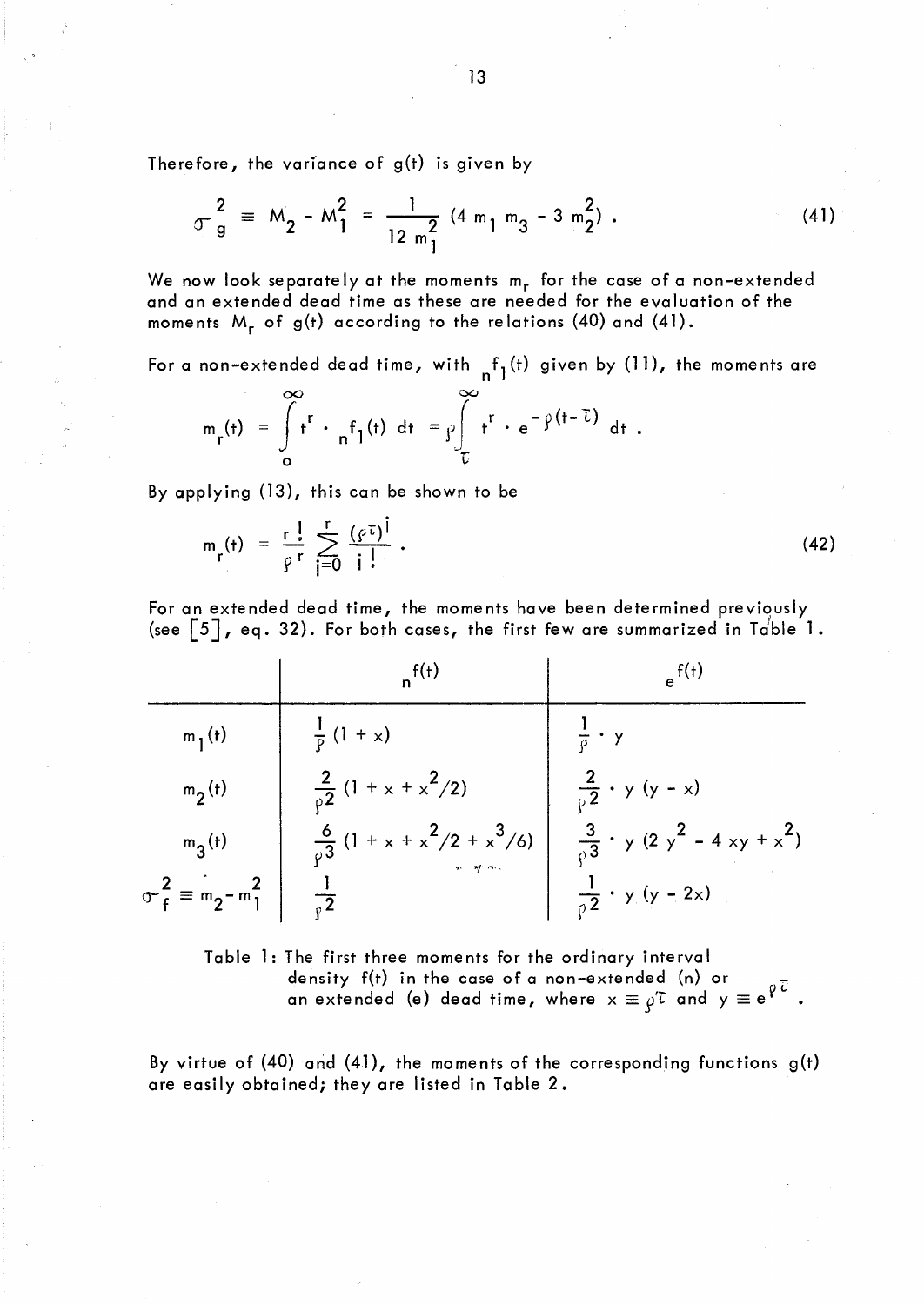$$
M_{1}(t) = \begin{pmatrix} 1 & 0 & 0 \\ \frac{1}{2} & \frac{1 + x + x^{2}}{1 + x} & \frac{1}{2} \\ \frac{2}{2} & \frac{1 + x + x^{2}}{1 + x} & \frac{2}{2} \\ \frac{2}{2} & \frac{1 + x + x^{2}}{1 + x} & \frac{2}{2} \\ \frac{2}{2} & \frac{2}{2} & \frac{1 + x + x^{2}}{1 + x} & \frac{2}{2} \\ \frac{2}{2} & \frac{2}{2} & \frac{2}{2} & \frac{2}{2} \\ \frac{2}{2} & \frac{2}{2} & \frac{2}{2} & \frac{2}{2} \end{pmatrix}
$$

Table 2: The first two moments for the equilibrium interval density g(t), with abbreviations as in Table 1.

# 5. The normalization of  $g_k(t)$

Although  $(3)$  implies that if  $f(t)$  is normalized to unity then so is  $g_k(t)$ , it is useful to check the normalization explicitly.

Let 
$$
N \equiv \int_{0}^{\infty} g_{k}(t) dt = G_{k}(\infty)
$$
.

According to the Tauber theorem  $\begin{bmatrix} 6 \end{bmatrix}$ , we are also allowed to write

$$
N = \lim_{t \to \infty} G_k(t) = \lim_{s \to 0} s \cdot \widetilde{G}_k(s) = \lim_{s \to 0} \widetilde{g}_k(s) , \qquad (43)
$$

Ĭ

which permits to control if  $N = 1$ , as we should expect.

a) Non-extended dead time

Since

$$
\widetilde{f}_{k}(s) = \left[ \frac{\varphi \cdot e^{-s\tau}}{s + \varphi} \right]^{k}, \qquad (44)
$$

 $\omega_{\rm c}$  , where  $\omega_{\rm c}$ 

we get with (6) for  $\tilde{g}_k(s)$ 

$$
n\widetilde{g}_k(s) = \frac{\mu_n}{s} \left[ \frac{\rho \cdot e^{-s\,\overline{U}}}{s + \rho} \right]^{k-1} \left[ 1 - \frac{\rho \cdot e^{-s\,\overline{U}}}{s + \rho} \right]
$$

$$
= \frac{\mu_n}{s} \left[ \frac{\rho \cdot e^{-s\,\overline{U}}}{s + \rho} \right]^{k-1} \left[ \frac{\rho (1 - e^{-s\,\overline{U}}) + s}{s + \rho} \right],
$$
(45)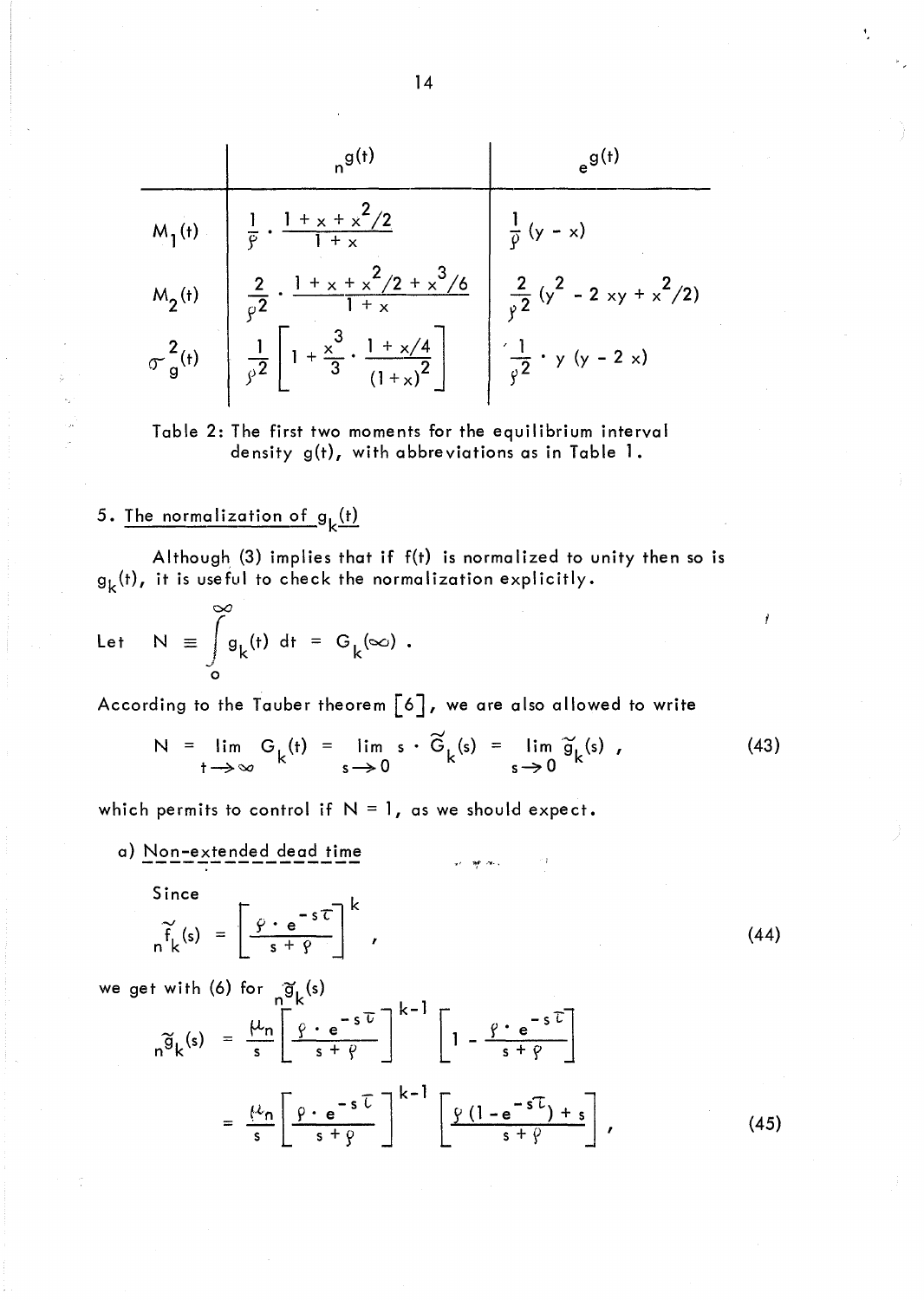and therefore by means of (43)

$$
{}_{n}N = \mu_{n} : \lim_{s \to 0} \left\{ \frac{1}{s} \left[ \frac{\rho (1 - e^{-sT}) + s}{s + \rho} \right] \right\}.
$$

Since  $1 - e^{-sC} \cong s\tau - \frac{1}{2}(s\tau)^2 + \dots$ , for  $s \rightarrow 0$ , we obtain really

$$
{}_{n}N = \mu_{n} \cdot \lim_{s \to 0} \left[ \frac{1}{s} \cdot \frac{\rho \cdot s \tau + s}{s + \rho} \right] = \mu_{n} \cdot \frac{1 + \varphi^{T}}{\varphi} = 1. \qquad (46)
$$

b) Extended dead time

From the previous results (28) and (30) we know that

$$
\widetilde{f}(s) = \frac{-X(s)}{1 - X(s)}
$$

and

$$
e^{\widetilde{g}(s)} = \frac{\mu_e}{s} \cdot \frac{1}{1 - X(s)},
$$

where  $X(s) = -\frac{\rho}{s} \cdot e^{-(s+\rho)\tau}$ ;

hence, from (6),

$$
e^{\widetilde{g}_k(s)} = \frac{\mu_e}{s} \left[ \frac{-X(s)}{1 - X(s)} \right]^{k-1} \left[ 1 + \frac{X(s)}{1 - X(s)} \right]
$$

$$
= -\frac{\mu_e}{s} \frac{\left[ -X(s) \right]^{k-1}}{\left[ 1 - X(s) \right]^{k}} = -\mu_e \cdot \frac{1}{s \cdot X(s)} \left[ \frac{-X(s)}{1 - X(s)} \right]^{k} . \tag{47}
$$

¥

However, since  
\n
$$
\lim_{s \to 0} \left[ -s \cdot X(s) \right] = \lim_{s \to 0} \left[ g \cdot e^{-(s+g) \tau} \right] = g \cdot e^{-\rho \tau} \cdot \lim_{s \to 0} (e^{-s \tau}) = \mu_e
$$

and

$$
\lim_{s \to 0} \left[ \frac{-X(s)}{1 - X(s)} \right] = \lim_{s \to 0} \left[ \frac{\rho \cdot e^{-(s + \rho) \tau}}{s + \rho \cdot e^{(s + \rho) \tau}} \right]
$$

$$
= \rho \cdot e^{-\rho \tau} \cdot \lim_{s \to 0} \left[ \frac{e^{-s \tau}}{s + \rho \cdot e^{-\rho \tau} \cdot e^{-s \tau}} \right] = \mu_e \cdot \frac{1}{\mu_e} = 1,
$$

we get indeed for the normalization by means of (43)

$$
e^N = \lim_{s \to 0} e^{\widetilde{g}} k^{(s)} = 1.
$$
 (48)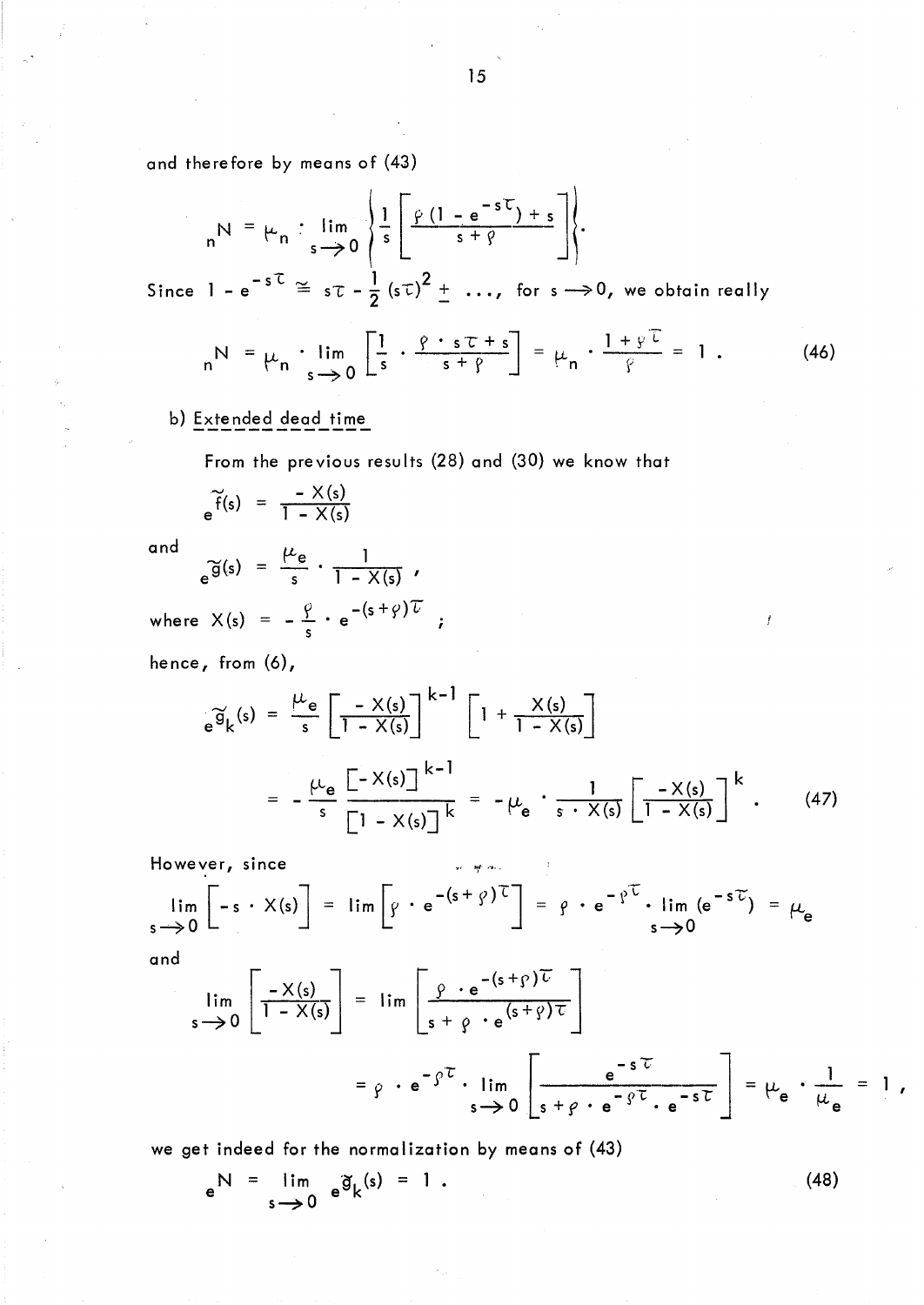### 6. Total equilibrium density

The total density D of an equilibrium process, defined by

$$
D(t) \equiv \sum_{k=1}^{\infty} g_k(t) \qquad (49)
$$

has a constant value which depends only on the (asymptotic) count rate. This is easily shown as follows:

$$
\widetilde{D}(s) = \sum_{k=1}^{\infty} \widetilde{g}_k(s) = \widetilde{g}(s) \sum_{k=0}^{\infty} \left[ \widetilde{f}(s) \right]^k = \frac{\widetilde{g}(s)}{1 - \widetilde{f}(s)} = \frac{\mu}{s},
$$

and therefore

$$
D(t) = \mu \cdot U(t) \tag{50}
$$

with  $\mu$  defined in (2).

As a further check, let us control whether the explicit forms of  $g_L^{}(t)$  agree with this general result.

For a non-extended dead time, we obtain from (45)

$$
\widetilde{D}(s) = \sum_{k=1}^{\infty} \widetilde{n\theta}_{k}(s) = \frac{\mu_{n}}{s} \left[ 1 - \frac{\rho \cdot e^{-s\tau}}{s + \rho} \right] \sum_{k=0}^{\infty} \left[ \frac{\rho \cdot e^{-s\tau}}{s + \rho} \right]^{k}
$$

$$
= \frac{\mu_{n}}{s} \left[ 1 - \frac{\rho \cdot e^{-s\tau}}{s + \rho} \right] \left[ \frac{1}{1 - \frac{\rho \cdot e^{-s\tau}}{s + \rho}} \right] = \frac{\mu_{n}}{s} . \tag{51}
$$

Likewise, the case of an extended de'ad' fime gives, by applying (47),

$$
e^{\widetilde{D}(s)} = \sum_{k=1}^{\infty} e^{\widetilde{g}} k^{(s)} = \frac{\mu_e}{s} \left[ 1 + \frac{\chi(s)}{1 - \chi(s)} \right] \sum_{k=0}^{\infty} \left[ \frac{-\chi(s)}{1 - \chi(s)} \right]^k
$$

$$
= \frac{\mu_e}{s} \left[ 1 + \frac{\chi(s)}{1 - \chi(s)} \right] \left[ \frac{1}{1 + \frac{\chi(s)}{1 - \chi(s)}} \right] = \frac{\mu_e}{s} . \tag{52}
$$

ln both cases, (50) has thus been verified.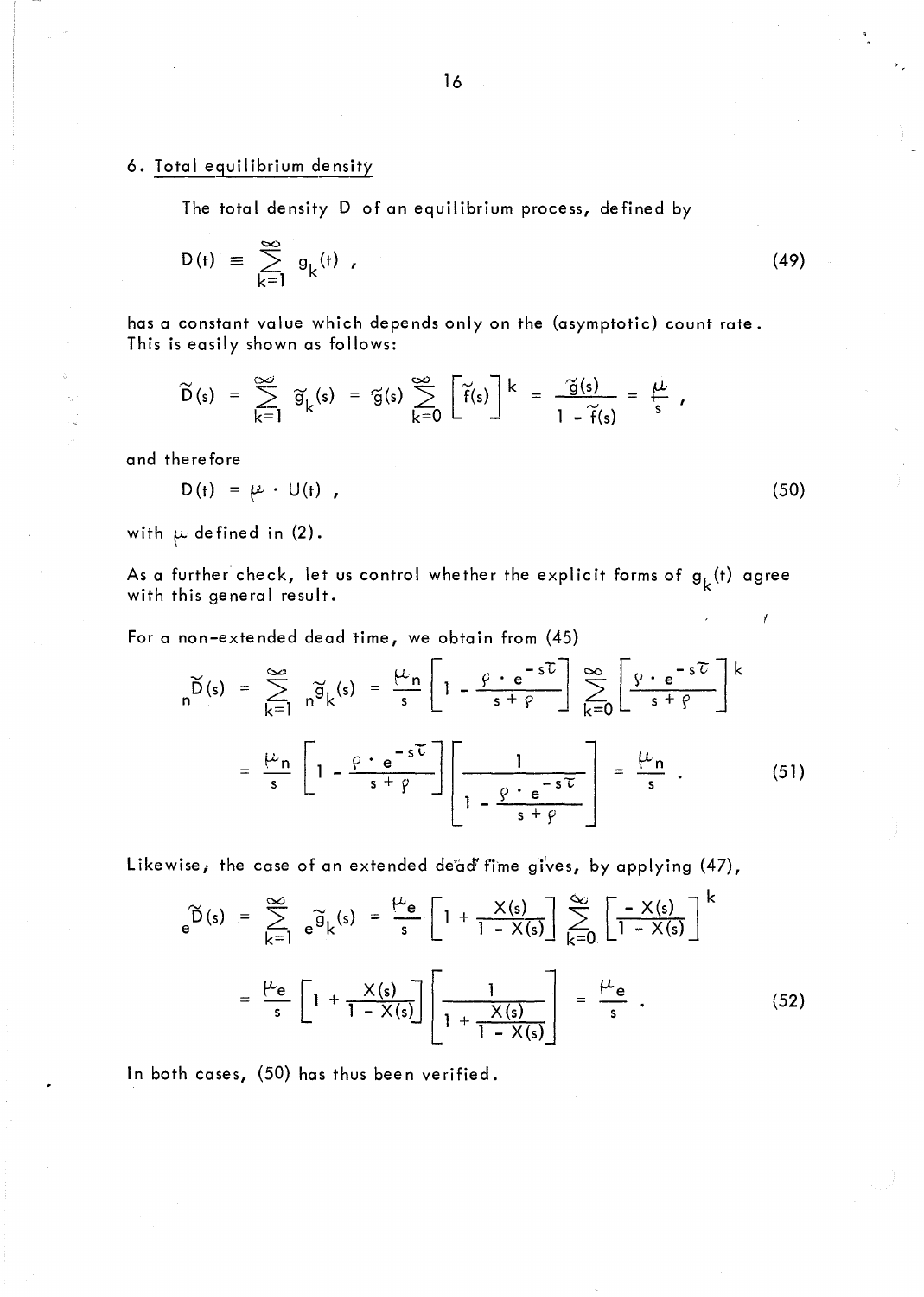# 7. Expectation and variance of  $g_k(t)$

As a consequence of the independent addition of the individual intervals, which is formally described by (3), we can write with respect to the arrival time  $\mathsf{t}_{\mathsf{k}}$  of event  $\mathsf{k}\geqslant\mathsf{l}$  in an equilibrium process

- for the expectation:

- <";"

$$
E(t_k) = M_1(t) + (k - 1) \cdot m_1(t), \qquad (53)
$$

- for the variance:

$$
V(t_k) = \sigma_g^2(t) + (k - 1) \cdot \sigma_f^2(t) \tag{54}
$$

By applying the values of the respective moments as given in Tables 1 and 2, we find

a) for a non-extended dead time:

$$
{}_{n}E(t_{k}) = \frac{1}{\rho} \cdot \frac{1 + x + x^{2}/2}{1 + x} + \frac{k - 1}{\rho} (1 + x)
$$
  
\n
$$
= \frac{k}{\rho} \cdot \frac{1}{1 + x} \left[1 + x(2 + x) \cdot (1 - \frac{1}{2k})\right],
$$
  
\n
$$
{}_{n}V(t_{k}) = \frac{1}{\rho^{2}} \left[1 + \frac{x^{3}}{3} \cdot \frac{1 + x/4}{(1 + x)^{2}}\right] + (k - 1) \frac{1}{\rho^{2}}
$$
  
\n
$$
= \frac{k}{\rho^{2}} \left[1 + \frac{x^{3}}{3k} \cdot \frac{1 + x/4}{(1 + x)^{2}}\right],
$$
  
\n(56)

b) for an extended dead time:

$$
e^{E(t_k)} = \frac{1}{\varphi} (y - x) + (k - 1) \frac{y}{\varphi} = \frac{k}{\varphi} (y - x/k) , \qquad (57)
$$

"#' wt" ..... ,

$$
e^{V(t_k)} = \frac{1}{\rho^2} y (y - 2 x) + (k - 1) \frac{y}{\rho^2} (y - 2 x)
$$
  
= 
$$
\frac{k}{\rho^2} \cdot y (y - 2 x) .
$$
 (58)

It can be readily verified that for both types of dead time the following re lations hold